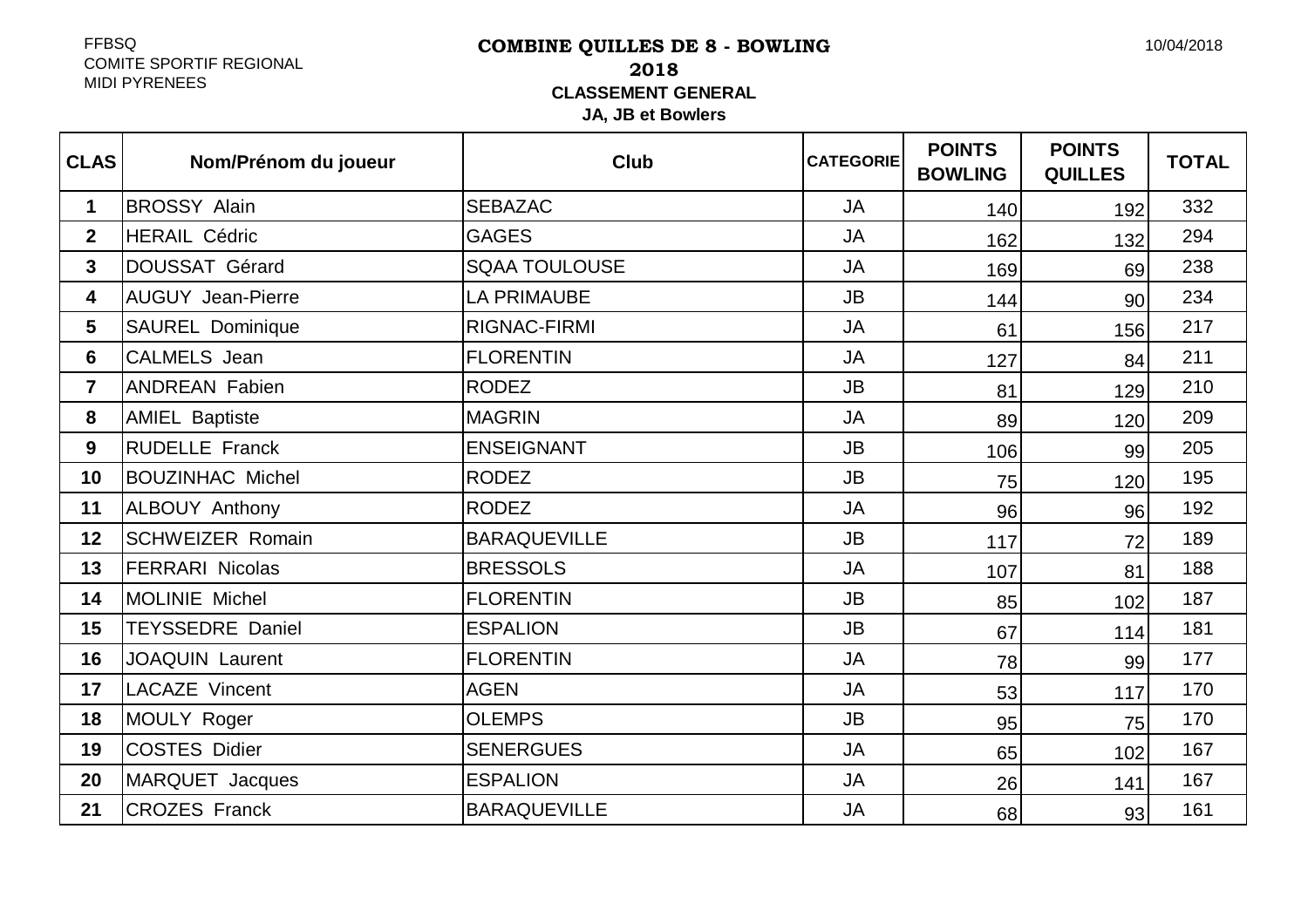## FFBSQ COMITE SPORTIF REGIONALMIDI PYRENEES

# **COMBINE QUILLES DE 8 - BOWLING2018 CLASSEMENT GENERALJA, JB et Bowlers**

| <b>CLAS</b> | Nom/Prénom du joueur         | <b>Club</b>             | <b>CATEGORIE</b> | <b>POINTS</b><br><b>BOWLING</b> | <b>POINTS</b><br><b>QUILLES</b> | <b>TOTAL</b> |
|-------------|------------------------------|-------------------------|------------------|---------------------------------|---------------------------------|--------------|
| 22          | <b>MARRAGOU Vincent</b>      | <b>SENERGUES</b>        | <b>JB</b>        | 52                              | 108                             | 160          |
| 23          | <b>TEYSSIER Brice</b>        | <b>LA PRIMAUBE</b>      | <b>JA</b>        | 44                              | 114                             | 158          |
| 24          | <b>MORIN Thierry</b>         | <b>FLORENTIN</b>        | <b>JA</b>        | 76                              | 78                              | 154          |
| 25          | <b>SARTELLI Rodolphe</b>     | <b>PRADES DE SALARS</b> | <b>JB</b>        | 62                              | 87                              | 149          |
| 26          | <b>DETRE Thierry</b>         | <b>BRESSOLS</b>         | <b>JA</b>        | 18                              | 129                             | 147          |
| 27          | <b>SANNIE Christian</b>      | <b>LASSOUTS</b>         | <b>JA</b>        | 10                              | 129                             | 139          |
| 28          | <b>DAURES</b> Jean-Marie     | <b>TREMOUILLES</b>      | <b>JA</b>        | 25                              | 111                             | 136          |
| 29          | <b>CERES Francis</b>         | <b>RIGNAC-FIRMI</b>     | <b>JB</b>        | 50                              | 84                              | 134          |
| 30          | <b>COMBAL Jean-Pierre</b>    | <b>SENERGUES</b>        | <b>JB</b>        | 73                              | 60                              | 133          |
| 31          | <b>MILHAU Michel</b>         | <b>SQAA TOULOUSE</b>    | <b>JA</b>        | 13                              | 120                             | 133          |
| 32          | <b>FOURNIER Thierry</b>      | <b>LASSOUTS</b>         | <b>JA</b>        | 16                              | 114                             | 130          |
| 33          | <b>MIQUEL Olivier</b>        | <b>LASSOUTS</b>         | <b>JB</b>        | 34                              | 81                              | 115          |
| 34          | <b>BREFUEL Yves</b>          | <b>LASSOUTS</b>         | <b>JB</b>        | 59                              | 54                              | 113          |
| 35          | <b>MOLENAT Roland</b>        | <b>SENERGUES</b>        | <b>JB</b>        | 53                              | 54                              | 107          |
| 36          | <b>CATUSSE Sébastien</b>     | <b>BARAQUEVILLE</b>     | <b>JB</b>        | 29                              | 75                              | 104          |
| 37          | <b>VIDAL Alexandre</b>       | <b>GAGES</b>            | <b>JB</b>        | 35                              | 66                              | 101          |
| 38          | NICOLAS Mathieu              | <b>ESPALION</b>         | <b>JB</b>        | 43                              | 57                              | 100          |
| 39          | PAULHE Pascal                | <b>AGEN</b>             | <b>JB</b>        | 65                              | 24                              | 89           |
| 40          | PUECH Michel                 | <b>RIGNAC-FIRMI</b>     | <b>JB</b>        | 16                              | 69                              | 85           |
| 41          | <b>ALBOUY Jean-Marc</b>      | <b>RODEZ</b>            | <b>JB</b>        | 56                              | 18                              | 74           |
| 42          | <b>BROUSSE Jean-François</b> | <b>FLORENTIN</b>        | <b>JA</b>        | 5                               | 42                              | 47           |